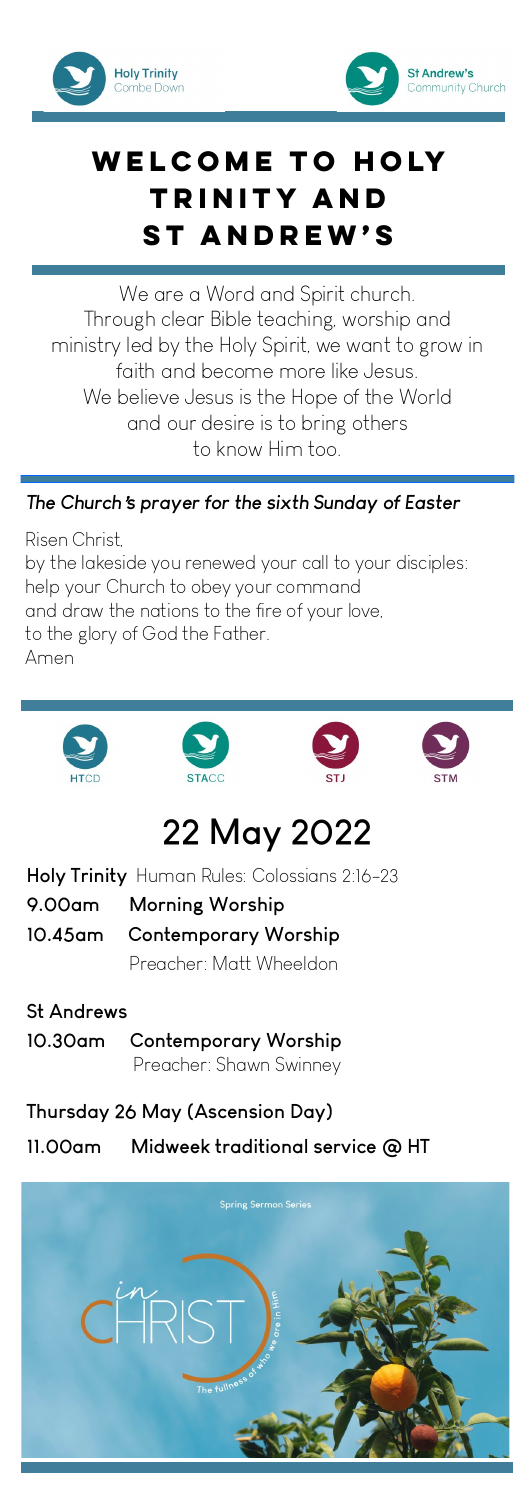# **Church family news**

**To bless Shawn with a gift** to enable full use of his sabbatical & to refresh & equip him for future ministry go to [https://gofund.me/86d0f7ed.](https://gofund.me/86d0f7ed) Please note that we cannot accept donations to the Holy Trinity bank account. Please submit your donation by 31 May. Thank you!

#### **Ukrainian Families Support**

As a church we'd love to support both the Ukrainians who are being welcomed into our midst and the families who are hosting them. Here are some ideas:

• Pray for them – that they will soon feel easy & relaxed with each other & that joy & laughter fill the homes • Invite them for a meal at the weekend (particularly

Sunday lunch)

• Invite them to join you for a family day out

• Offer your family holiday home for a few days

• Two bikes are needed for a 7 yr old boy and a ladies bike. Contact the Courtiers

Families hosting so far are the Courtiers and Sarah Boddy. Please contact them directly if you can offer meals, days out or holidays. The Hannans are hoping to have an adult family arriving in the next few weeks.

**Family life is SO complicated** nowadays and as a church we really want to both support our church young families pastorally and reach out to help families outside the church. So we are starting a Family Support Crew. There will be two types of support:

Glam-ma – like a hands off surrogate Grandma who will build a relationship with and encourage and bless a family in church.

Parent Buddy – when a family is in a difficult period they will come alongside them weekly for 6-8 weeks to offer practical, emotional and spiritual support.

If you feel you would like to have either form of Family Crew support or if you know someone who would, then please let Sharon Blair know.

If you would like to be a Glam-ma or Parent Buddy please contact Sharon.

**The Mission Teams** are conducting the 3 yearly Mission Survey for the whole church to review and select its mission partners and links. Our own West family will be going to Kenya as a new partner. Partners receive regular funding from 10% of your annual giving. Links are made with individuals and organisations to offer gifts for specific needs. All are prayed for regularly in the notice sheet, through the Prayer Diary and at the monthly prayer meeting held on the last Monday of each month, at 7pm via Zoom, so that we can speak directly to our partners all over the world. Please find the Mission Survey on the church website and choose your top 5 by May 31st and further God's UK and World Mission! https://www.htcd.church/missionsurvey2022

**Thank you to the Children**'**s teams this Sunday:**  Jonah**'**s Crew (Creche). Annabel G, Jess M Ruth**'**s Crew: Sue B, Diana G, Vanda J, Lorna L Peter**'**s Crew: Gill S, Katy T, Claire M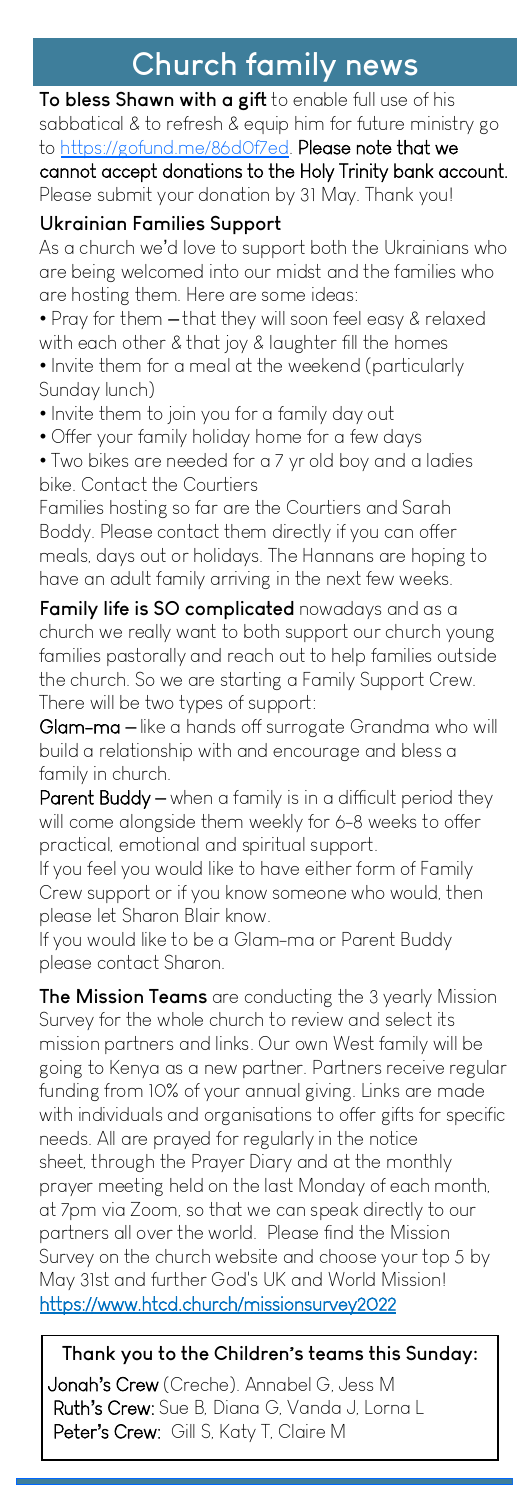## **Dates for your diary**

## **Friday 20 May**

• **Men**'**s Beer Tasting,** St Andrews, 7.30pm. Totally social - get to know church members you haven't met yet - or bring a guest. Tickets  $£5$ —sign up through website: https://www.htcd.church/events-1/mens-beer-tasting

### **Saturday 21 May**

**Genesis Prayer walk** around the streets, pathways and countryside of Bath and surrounding villages. We will stroll and pray as we go and at various stops along the way. A time for reflection, thanksgiving, and discovery. The route is 8.4km- come for whole day or for sections. Please register so that we know you are coming. Details of the route and registration are here - [https://genesistrust.org.uk/events/.](https://genesistrust.org.uk/events/)

## **Wednesday 25 May**

- **150th birthdays celebration** PatriciaC and RichardM somehow reach 150 this month. Do drop in at Graham House anytime 1530-1900 on 25 May for hot and cold drinks. Please bring some finger food, savoury or sweet as appropriate for the time you arrive.
- **Mothers**' **Union:** St Andrew's, 7.30pm. Howard Jones and Wayne McMaster speaking on the Newton St Loe project Grow for Life . Everyone is welcome!

## **26 May to 5 June**

**Pentecost Prayer** 24-7 Prayer from Ascension to Pentecost in the new Prayer Room in the old chapel behind the Abbey Open 24 hours a day for individual or group prayer (entering via special code during the night) The Prayer Hub has a kitchen, toilet, space for craft, quiet reflection, interactive prayer, piano. To sign up for an hour or more: [https://pray.24-7prayer.com/](https://nam12.safelinks.protection.outlook.com/?url=https%3A%2F%2Fpray.24-7prayer.com%2Femailredirect%2F13d85714ac4f21ecda59310b6a11cb92%2F&data=05%7C01%7C%7C5f33e3567cf04b2d002508da247190ed%7C84df9e7fe9f640afb435aaaaaaaaaaaa%7C1%7C0%7C637862367424043416%7CUn)

[emailredirect/13d85714ac4f21ecda59310b6a11cb92/](https://nam12.safelinks.protection.outlook.com/?url=https%3A%2F%2Fpray.24-7prayer.com%2Femailredirect%2F13d85714ac4f21ecda59310b6a11cb92%2F&data=05%7C01%7C%7C5f33e3567cf04b2d002508da247190ed%7C84df9e7fe9f640afb435aaaaaaaaaaaa%7C1%7C0%7C637862367424043416%7CUn)

#### **Saturday 4 June The Combe Down Jubilee Celebration**

Firs Field. We will need church family to be involved in using the many gifts we have between us by serving our village as we celebrate our Godly Queen.

Please let the relevant people know where you can help:

- Craft Claire:
- Catering-Sharon;
- Provide a stall to sell things or play a game Matt Wheeldon or Sharon;
- Furniture removal team Matt,
- Evening entertainment Matt.

There will be a short dog show – prizes for the most royal dog and a Platinum Bake Off Competition– bring a right royal cake so please get creating.

We also need to provide at least 200 pieces of traybake cake for the Jubilee Party tea – please offer those to Sharon.

#### **Saturday 2nd July Calling all bakers! South Stoke Village Fete**

It would be brilliant if the cake makers amongst our 4 churches could work together to provide lots of cakes! This year the proceeds will go to St James', South Stoke and Bath City Farm. If you would like to make a cake for this wonderful traditional Fete please contact me soon to find out more. Thanks! Susie Houston, 07773792866